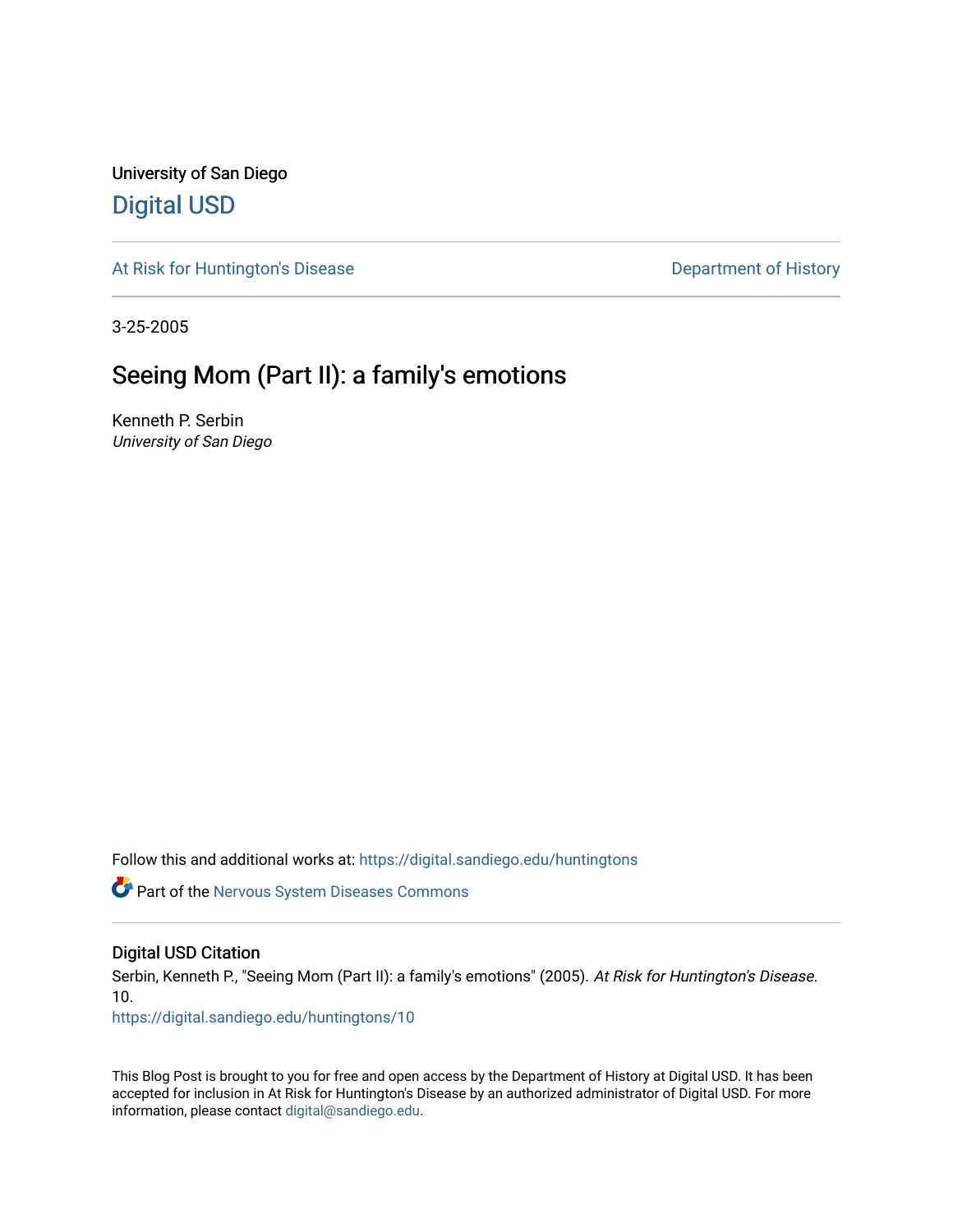# [At Risk for Huntington's Disease](http://curehd.blogspot.com/)

*HD is a genetically caused brain disorder that causes uncontrollable bodily movements and robs people's ability to walk, talk, eat, and think. The final result is a slow, ugly death. Children of parents with HD have a 50-50 chance of inheriting the disease. There is no cure or treatment.*

# Blog Archive

- $\blacktriangleright$  [2021](http://curehd.blogspot.com/2021/)(12)
- $2020(16)$  $2020(16)$
- $2019(19)$  $2019(19)$
- $\blacktriangleright$  [2018](http://curehd.blogspot.com/2018/) (16)
- $2017(14)$  $2017(14)$
- $2016(13)$  $2016(13)$
- $\blacktriangleright$  [2015](http://curehd.blogspot.com/2015/) (24)
- $\blacktriangleright$  [2014](http://curehd.blogspot.com/2014/) (24)
- $\blacktriangleright$  [2013](http://curehd.blogspot.com/2013/) (30)
- $\blacktriangleright$  [2012](http://curehd.blogspot.com/2012/) (26)
- $\blacktriangleright$  [2011](http://curehd.blogspot.com/2011/) (33)
- $\blacktriangleright$  [2010](http://curehd.blogspot.com/2010/) (26)
- $\blacktriangleright$  [2009](http://curehd.blogspot.com/2009/) (21)
- $\blacktriangleright$  [2008](http://curehd.blogspot.com/2008/) $(7)$
- $\blacktriangleright$  [2007](http://curehd.blogspot.com/2007/) $(7)$
- $\blacktriangleright$  [2006](http://curehd.blogspot.com/2006/) (4)
- $\sqrt{2005(17)}$  $\sqrt{2005(17)}$  $\sqrt{2005(17)}$ 
	- [►](javascript:void(0)) [December](http://curehd.blogspot.com/2005/12/) (2)
- [►](javascript:void(0)) [September](http://curehd.blogspot.com/2005/09/) (2)
- $\blacktriangleright$  [July](http://curehd.blogspot.com/2005/07/) (1)
- $\blacktriangleright$  [May](http://curehd.blogspot.com/2005/05/) (1)
- $\blacktriangleright$  [April](http://curehd.blogspot.com/2005/04/) (1)
- $\nabla$  [March](http://curehd.blogspot.com/2005/03/)  $(4)$ 
	- Seeing Mom (Part II): a family's [emotions](http://curehd.blogspot.com/2005/03/seeing-mom-part-ii-familys-emotions.html)

[Seeing](http://curehd.blogspot.com/2005/03/seeing-mom-part-i-falling-down.html) Mom (Part I): falling down What is wrong with [Grandma?](http://curehd.blogspot.com/2005/03/what-is-wrong-with-grandma.html)

HD's financial [devastation](http://curehd.blogspot.com/2005/03/hds-financial-devastation.html)

- $\blacktriangleright$  [February](http://curehd.blogspot.com/2005/02/) (3)
- [►](javascript:void(0)) [January](http://curehd.blogspot.com/2005/01/) (3)

About Me **GENE [VERITAS](https://www.blogger.com/profile/10911736205741688185)** 

View my [complete](https://www.blogger.com/profile/10911736205741688185) profile

HD Links

[Huntington's](http://www.hdsa.org/) Disease Society of America

## FRIDAY, MARCH 25, 2005

# Seeing Mom (Part II): a family's emotions

I previously wrote of the terrible difficulties resulting from the way Huntington's disease has immobilized my mother. During my visit to my parents many other aspects of HD also came into play, producing strong emotional repercussions for the entire family.

A heart patient, my father will soon turn 78. The strain of caring for a person with HD puts him at increased risk for suffering a health crisis. My mother's continued decline will only make the situation worse. My father is a stoic, but even he is moved to almost crying when my mother falls.

I was the one who ten years ago urged my father to take my mother to a specialist. It took him months to do so. That process led to her diagnosis with HD in 1995, just two years after the discovery of the HD gene made a definitive test for the disease possible. After my father's emergency triple bypass operation in 1998 I forced him to consider getting part-time inhome help for my mother. After much angry protest at my perceived meddling, he agreed. This visit I once again took the lead by calling an emergency family meeting and getting my father to focus on obtaining additional help in the home or moving my mother to a nursing home.

I could tell that my mother's worsening condition has softened his resistance: this time he did not protest what could be the biggest change in his life since their marriage in 1957.

The trip once again drove home for me that my mother's fate could be my own. Looking at her is like looking into a genetic mirror. It is a chilling experience. I especially noticed that her chorea – uncontrollable movements – had worsened since I last saw her in January 2004. Because of my fears, I didn't get too close to her. The only way I could be in the same room was to deny my own at-risk status and the deep fears associated with it.

As I returned home, I felt the added burden of taking on a new leadership role in the family. From a distance I will need to help with finding the best legal and medical help for my parents. I am inexperienced, and the task feels daunting. The prospect of my mother living alone deeply saddens me.

The visit brought an unexpected reunion with my sister, my only sibling, who had cut off contact with me because I insisted that our family deal more openly with Huntington's disease and that she help more with my parents, who live nearby. After three years of silence between us I called her to join my father and me in the meeting about our mother. In contrast to our last conversation, which she ended by hanging up on me, my sister thanked me for helping to press my father about our mother's health. The damage from our falling out may never be repaired, but we now at least have the potential for a businesslike relationship regarding our parents.

The most important, most touching moments involved my daughter's perceptions of her grandmother. Now four-and-a-half, my daughter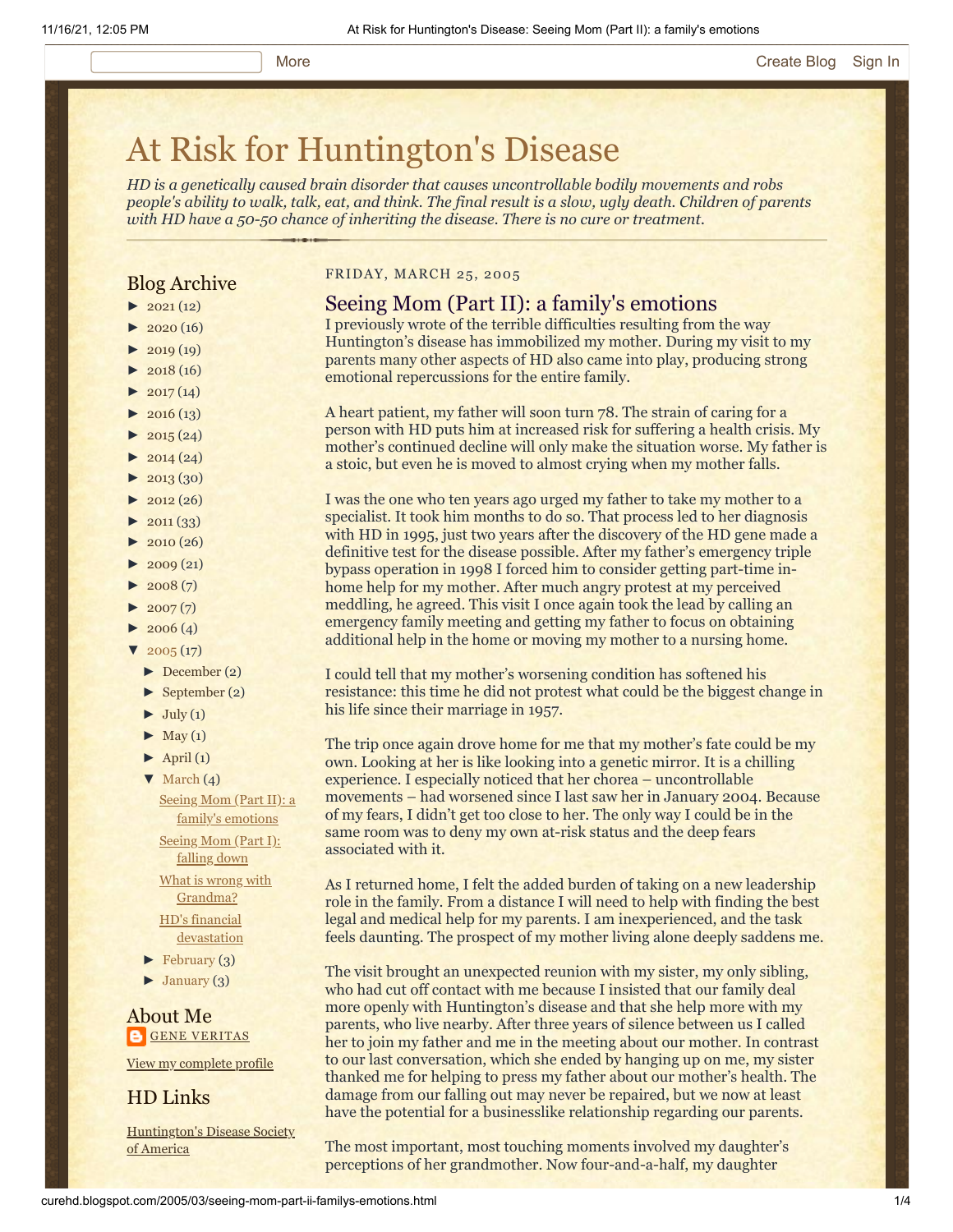[International](http://www.huntington-assoc.com/) Huntington **Association** [Huntington's](http://hddrugworks.org/) Disease Drug **Works** [Huntington's](http://www.hdlighthouse.org/) Disease **Lighthouse [Hereditary](http://www.hdfoundation.org/) Disease Foundation** [Huntington's](http://www.hdac.org/) Disease Advocacy Center Thomas [Cellini Huntington's](http://www.ourtchfoundation.org/) **Foundation** HDSA Orange County (CA) **[Affiliate](http://www.hdsaoc.org/)** HD Free with [PGD!](http://www.hdfreewithpgd.com/) [Stanford](http://www.stanford.edu/group/hopes/) HOPES Earth Source [CoQ10,](http://www.escoq10.com/) Inc.

# HD Blogs and Individuals

Chris Furbee: [Huntingtons](http://www.huntingtonsdance.org/) Dance Angela F.: Surviving [Huntington's?](http://survivinghuntingtons.blogspot.com/) Heather's [Huntington's](http://heatherdugdale.angelfire.com/) Disease Page

#### 11/16/21, 12:05 PM At Risk for Huntington's Disease: Seeing Mom (Part II): a family's emotions

consciously hugged her grandparents for the first time. She had fun being with them, and I was happy to see the joy that she brought to them. One time I asked my mother to hug her granddaughter, and, in a gesture that can be considered nearly miraculous for a person at this stage of HD, she moved her hands and arms down and over my daughter's back.

But more often than not, it was clear HD has devastated my mother's mind and body. During meals, as I coaxed my rambunctious daughter to eat by spoon-feeding her, across the table my dad cut my mother's food for her and spoon-fed her too. As my daughter was progressing towards greater social awareness and responsibility, my mother was regressing into a deeper dependence on those around her.

My daughter carefully observed the many ordeals that both her grandparents experienced as Grandpa helped Grandma with feeding, walking, and going to the bathroom. Later she asked about her grandmother's illness, which I had described as a "boo-boo on Grandma's brain." I was deeply proud to hear my daughter's intelligent inquiries, but I answered her slowly and with great measure.

"When did Grandma get a boo-boo on her brain?" she asked.

"She got it when she was born," I replied.

"How did Grandma get a boo-boo on her brain?"

"Sometimes people are born with a boo-boo on their brain because things did not go right when they were still inside their mommies' tummies."

"Why didn't Grandma get sick when she was younger?"

"Sometimes a boo-boo takes a long time to develop, to come out."

"Grandma is going to die from the boo-boo, right? We need to pray so that Grandma gets better. When Grandma dies, there will just be Grandpa."

"Yes, we need to pray for Grandma."

"Mommy and Daddy won't die for a long, long time!" she said to reassure herself.

Luckily, the moment has not yet arrived for my daughter to learn that I, too, am at risk for HD.

And, of course, there were my mother's emotions. Nobody can know what she really feels and thinks, because HD has stolen her ability to converse. But deep inside her being she struggles to express her desire to be human. If someone smiles at her, she can still smile back. She can also get out some light chuckles. On close contact with my father or with me, my mother uttered one of the few phrases that she can still eke out: "I love you." She said this about two dozen times during the four days that I was with her and my father.

I asked her, "What do you think of your granddaughter?" She was able to muster a response: "I like her." For all the sadness and tension that this visit generated, I will at least have this memory of a grandmother admiring and loving her granddaughter.

ME

 $\geq$ 

Posted by Gene [Veritas](https://www.blogger.com/profile/03599828959793084715) at [10:26](http://curehd.blogspot.com/2005/03/seeing-mom-part-ii-familys-emotions.html) PM

# 3 comments:



**[~\\*Daniella Bella\\*~](https://www.blogger.com/profile/17138469305463914989) said...**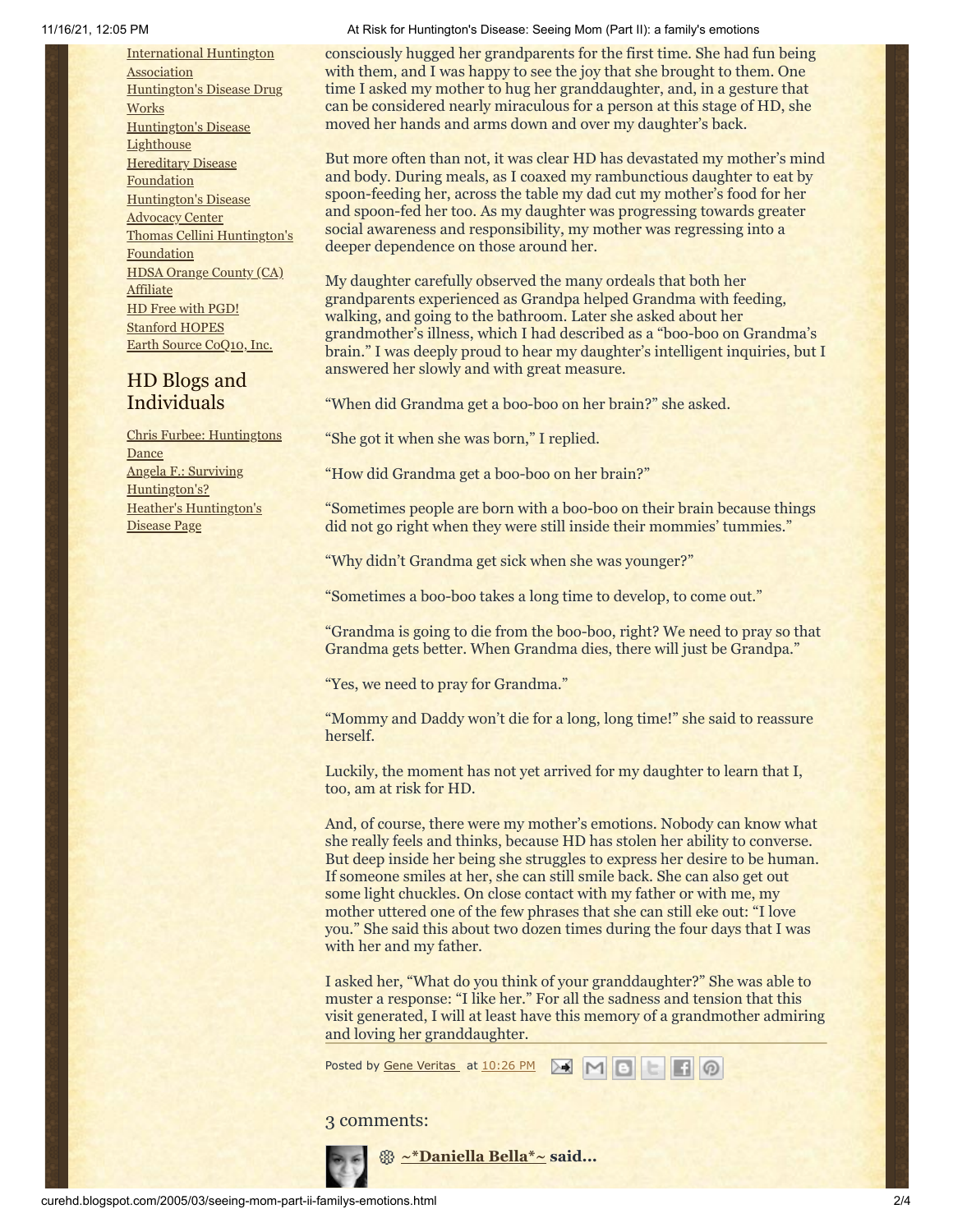#### 11/16/21, 12:05 PM At Risk for Huntington's Disease: Seeing Mom (Part II): a family's emotions

*This comment has been removed by a blog administrator.* 3:26 AM, [October](http://curehd.blogspot.com/2005/03/seeing-mom-part-ii-familys-emotions.html?showComment=1128248760000#c112824879731823294) 02, 2005



# **[~\\*Daniella Bella\\*~](https://www.blogger.com/profile/17138469305463914989) said...**

OMG, your blog brought me to tears. My mother as well has HD. She has been sick for about 5 years now, but was not formerly diagnosed until the last two years. Everything you described is her too. It is the hardest and saddest thing to watch, but I will tell you it is the most amazing and rewarding thing that you will ever go through. I was 19 when my mom became ill and I had to start caring for her. At 20 I was hiring attorneys and going to court for conservator ship. I grew up very fast, but I would not change it for the world. Experiencing this with my mother and being able to care for her has given me a new light. It has forever changed my life, and with a lot of the bad I have experienced a lot of overwhelming love and compassion towards not only her, but everyone in my life. It taught me how precious life truly is, and what love means. It is amazing to me that you brought up the love part. My mother too could not talk, remember things, etc. But every time I would walk into a room she never forgot me and her eyes would light up. She would say I love you to me every few seconds, and till this day I am not sure if it was because she was just forgetting she just said it? Or if it was because she knew what was going to happen and she wanted to beat into my head that she LOVED me. This is a horrible disease and one that I'm at risk of as well. I pray that by time I am 40 there will be some kind of cure. Cherish every moment with your mother and stay strong. There is a light at the end of the tunnel. 4:04 PM, [October](http://curehd.blogspot.com/2005/03/seeing-mom-part-ii-familys-emotions.html?showComment=1128380640000#c112838068158842637) 03, 2005



## **[Tammy](https://www.blogger.com/profile/18273011355956176989) said...**

Your post brought me to tears. My sister-in-law is going through the testing process now-what a long process. Her mother had HD and passed away in her early 40's.

I am a social worker and getting ready to start grad school-I know my calling now! My brother and their two-year-old little girl are going through so much right now as well.

I, too, have a blog that I would like to share with youwww.tammyladams.com

I will post things periodically regarding HD.

Take care! 6:18 PM, [March](http://curehd.blogspot.com/2005/03/seeing-mom-part-ii-familys-emotions.html?showComment=1142302680000#c114230272948207564) 13, 2006

Post a [Comment](https://www.blogger.com/comment.g?blogID=10081281&postID=111181893124563866&isPopup=true)